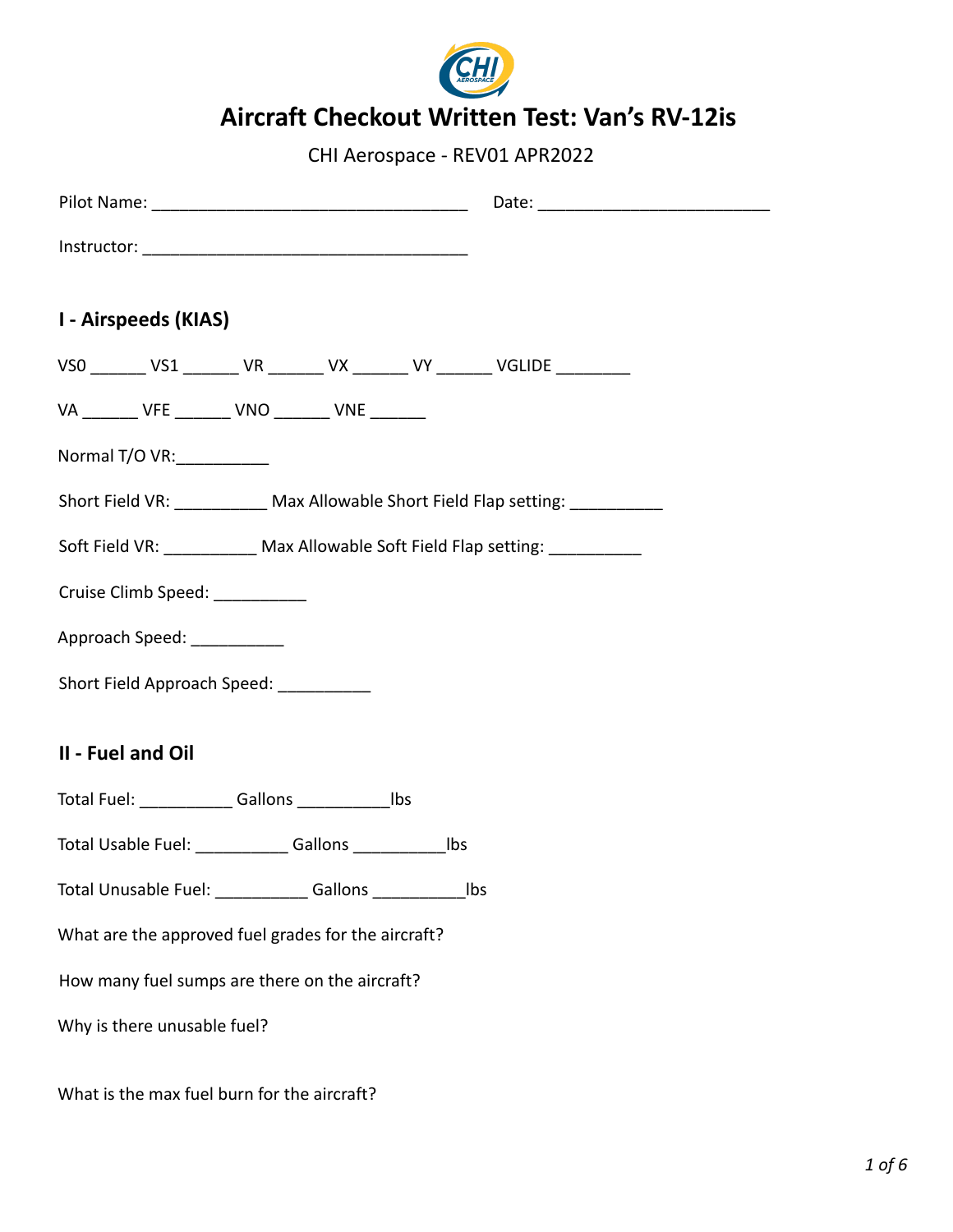What are the minimum reserve fuel requirements for day and night?

Day:

Night:

How would you monitor your fuel burn?

The engine has an oil capacity of \_\_\_\_\_\_\_\_\_\_ quarts, and \_\_\_\_\_\_\_\_\_\_ quarts are considered the minimum for normal flight per the POH.

What would be the minimum oil level you would fly with and why?

Minimum allowable oil pressure is \_\_\_\_\_\_\_\_\_\_\_\_ psi; Maximum allowable oil pressure is \_\_\_\_\_\_\_\_\_\_ psi.

You check the oil and it's a bit low. What type of oil would you add? \_\_\_\_\_\_\_\_\_\_\_\_\_\_\_\_\_\_\_\_\_\_

# **III - Weight and Balance**

Maximum Ramp Weight: lbs

Maximum Take-Off Weight (MTOW): \_\_\_\_\_\_\_\_ lbs

Maximum Baggage Weight: \_\_\_\_\_\_\_\_ lbs

Weight of Useable Fuel: \_\_\_\_\_\_\_\_ lbs

Weight of Oil: \_\_\_\_\_\_\_\_ lbs per quart

Max Forward CG at MTOW: \_\_\_\_\_\_\_\_ inches

Max Aft CG at MTOW: \_\_\_\_\_\_\_\_ inches

What is the definition of licensed empty weight?

What is the definition of Basic empty weight?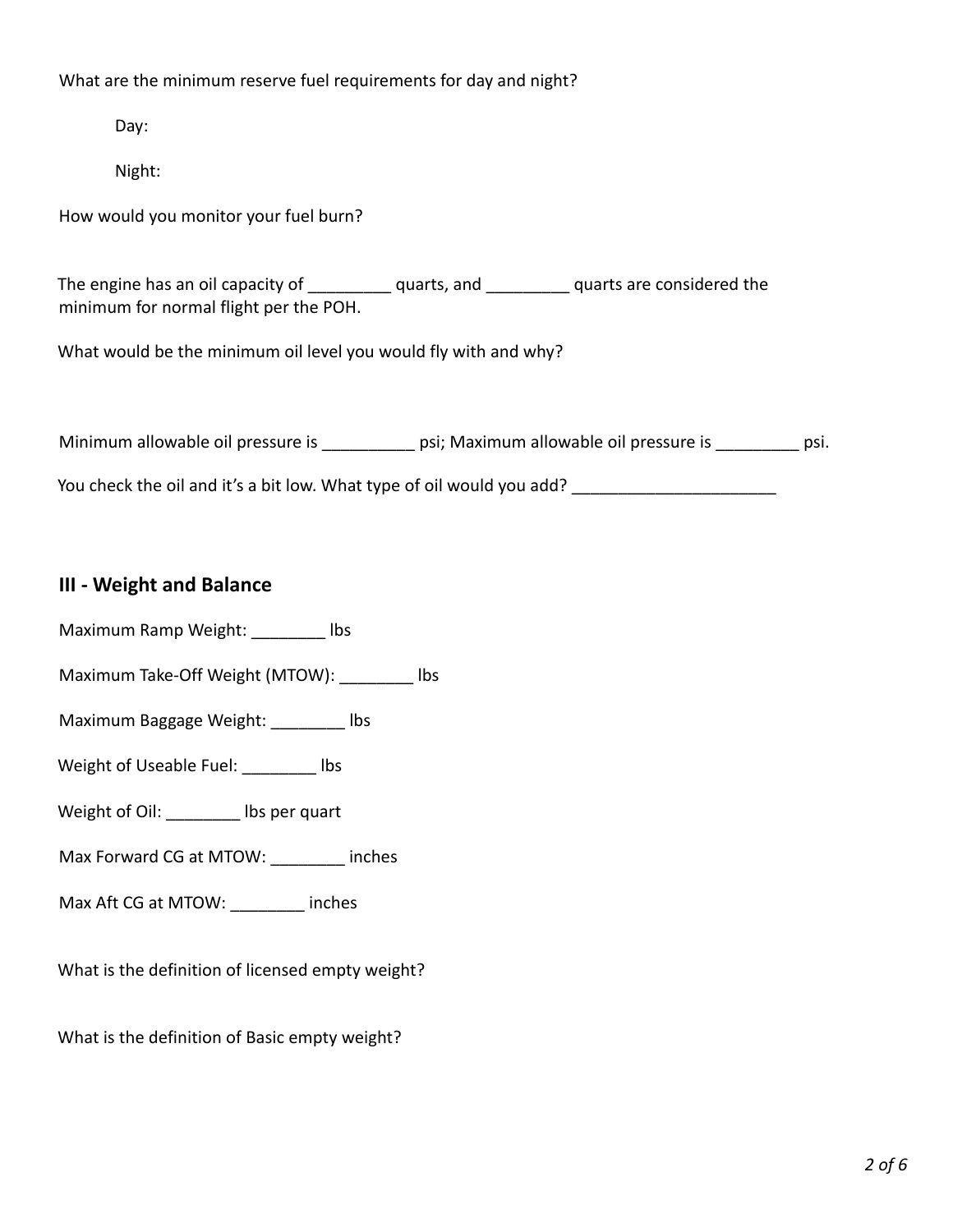What is the definition of useful load?

What is the definition of payload?

#### **IV - Aircraft Systems**

How is fuel supplied to the engine?

Does the airplane have an electric fuel pump and how many?

Is the aircraft carbureted or fuel injected?

What is the cold start procedure for this aircraft ?

What is the warm start procedure for this aircraft?

Describe the engine. Make, model, cylinders, etc...

What is the engine horsepower and at what RPM?

How many alternators are there?

Alternator voltage is \_\_\_\_\_\_\_\_ volts, and current is \_\_\_\_\_\_ amps.

Battery voltage is \_\_\_\_\_\_\_\_ volts, and capacity is \_\_\_\_\_\_\_ amp-hours.

The output of the alternators is maintained at \_\_\_\_\_\_\_\_\_ volts by the \_\_\_\_\_\_\_\_\_\_\_\_\_\_\_\_\_\_\_\_\_\_\_\_\_\_\_\_

How is the alternator checked during the engine run-up before takeoff?

What would alert you to an alternator failure?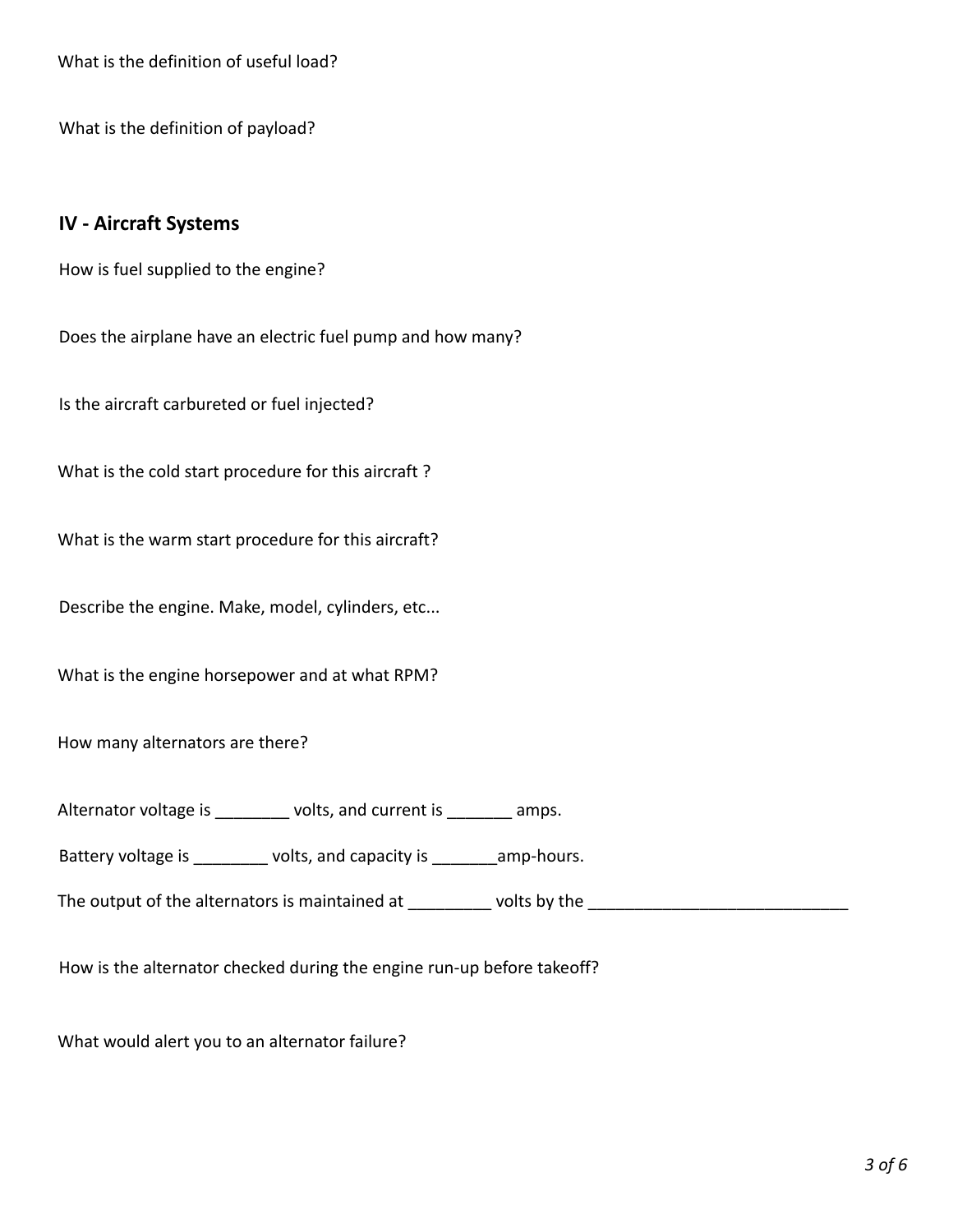How many batteries are there?

Where is the main battery located?

Where is the static port located? Is there more than one? If so, how many and where are they?

What type of landing gear system is on the aircraft?

What type of flaps does the aircraft have?

Flap setting for normal takeoff:

Flap setting for short-field takeoff:

Flap setting for soft-field takeoff: \_\_\_\_\_\_\_\_\_\_\_\_\_\_\_\_\_\_

### **V - Emergency Procedures**

What is the correct spin recovery procedure for the aircraft?

What is the proper procedure for remedying engine roughness and/or power loss in flight?

What is the emergency procedure for engine loss during cruise flight (including initial response, field selection, troubleshooting, communication, and forced landing)?

What are the corrective actions taken when there is an excessive rate of charge on the ammeter?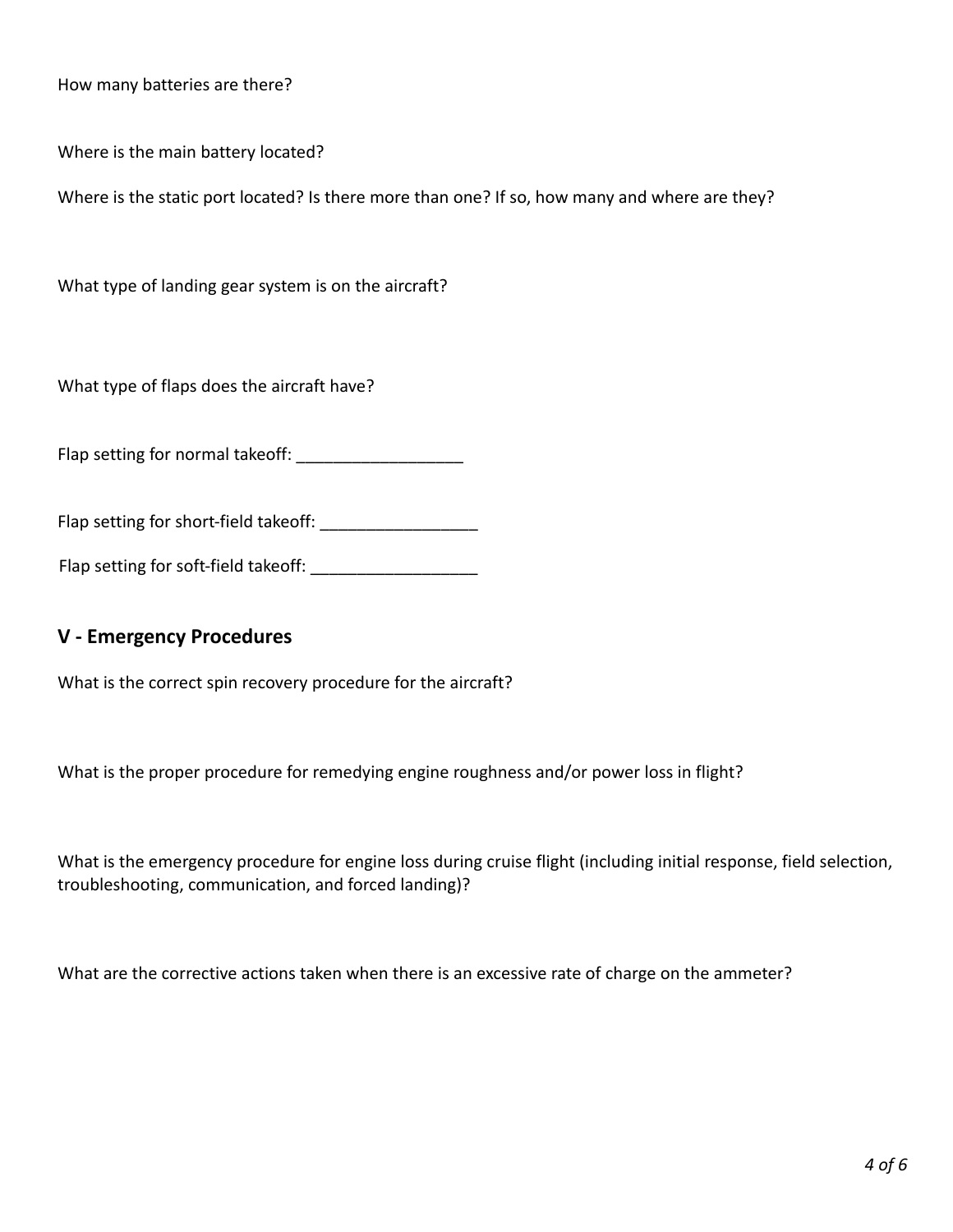What are the corrective actions taken when there is an excessive rate of discharge on the ammeter?

What action should the pilot take in the event of an engine fire during engine start?

What action should the pilot take in the event of an engine fire during flight?

What is the procedure for a balked landing (go-around)?

Is a go-around considered an emergency procedure? If so, why?

# **VI - Performance & Weight and Balance Computations**

| <b>ITEM</b>                | ARM                     | <b>WEIGHT</b> | <b>MOMENT</b> |
|----------------------------|-------------------------|---------------|---------------|
|                            | (in limits 80.49-85.39) | (LBS)         | $(IN-LB)$     |
| <b>Empty Weight</b>        |                         |               |               |
| Pilot                      | 78.85                   |               |               |
| Passenger                  | 78.85                   |               |               |
| Baggage                    | 114.42                  |               |               |
| Fuel                       | 100.83                  |               |               |
| Takeoff Weight &<br>Moment |                         |               |               |

Where is the center of gravity? \_\_\_\_\_\_\_\_\_\_\_\_\_\_ Does it fall within the CG envelope? \_\_\_\_\_\_\_\_\_\_\_\_\_\_\_